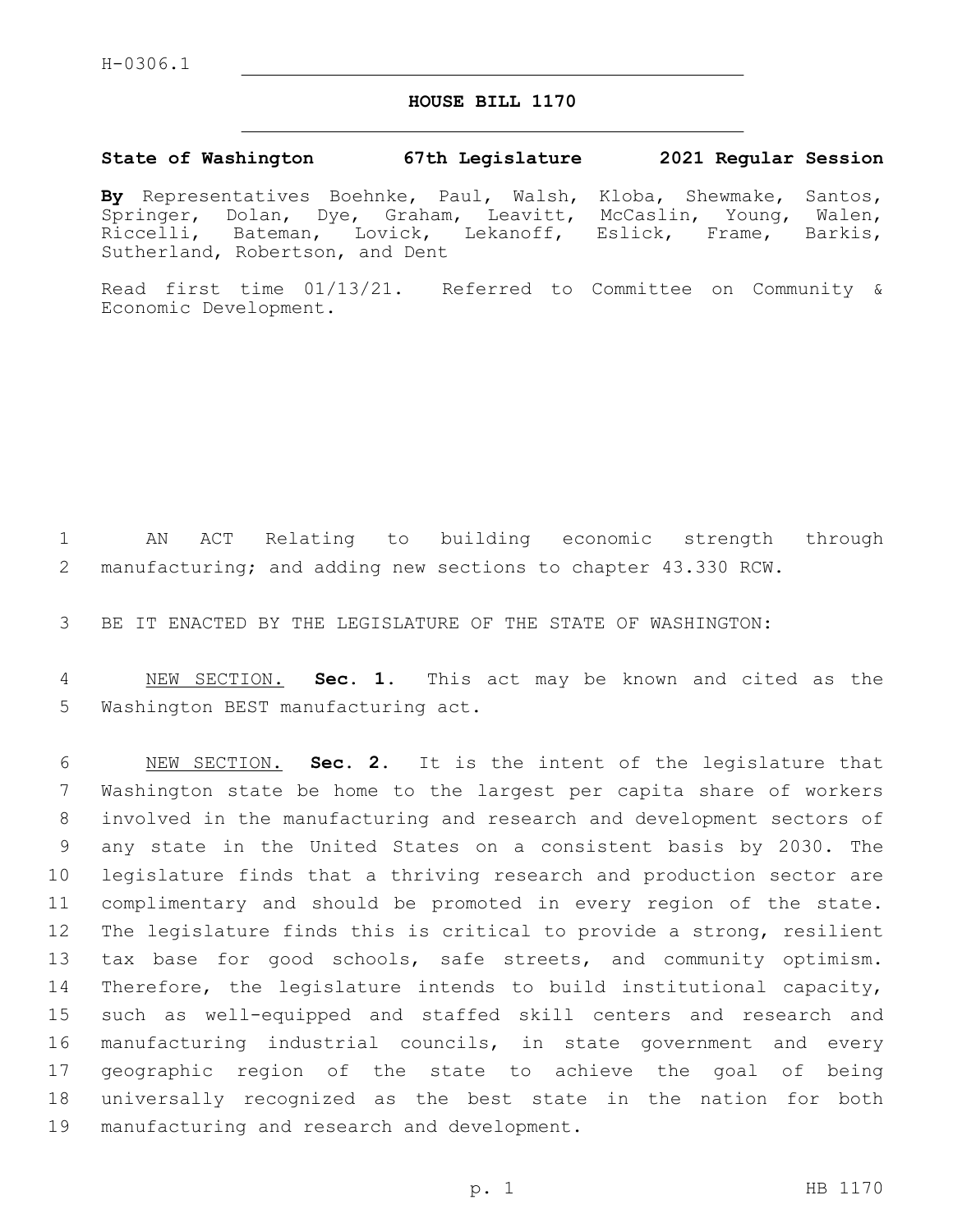NEW SECTION. **Sec. 3.** (1) The department is responsible for implementing the state's goal to consistently have the highest share of workforce involved in manufacturing and research and development occupations of any state in the United States. The department is responsible for building capacity in every region of the state to allow any person who wants to do so to learn the skills to enter into the manufacturing or research and development field and find abundant local employment opportunities in those fields.

 (2) Each fiscal biennium, the department must convene stakeholders in manufacturing and research and development for the purpose of compiling a report to the legislature on the performance to date in attainment of the goal in subsection (1) of this section and to identify any public policy obstacles hindering advancement toward the goal. The biennial report must provide recommendations to the legislature. All state agencies are directed to provide such expertise, information, and resources as requested by the stakeholders to facilitate identification and analysis of public 18 policy problems and potential recommendations.

 (3) The department shall establish permanent regional offices to be staffed with a lead coordinator. The responsibilities of the lead coordinator in each region include, but are not limited to:

 (a) Establishing a research and manufacturing industrial council comprised of private sector, not-for-profit, and public sector 24 leaders;

 (b) Identifying local skill centers and fostering the appropriate expansion of existing skill centers or creation of additional 27 capacity; and

 (c) Promoting and fostering skilled trade learning programs that connect students of all ages, teachers, and employers.

 (4) The department shall coordinate with the office of the superintendent of public instruction and the state board for community and technical colleges to assess any inadequacy or gaps in delivering hands-on, skills-based learning remotely to all Washingtonians seeking to enter the manufacturing workforce or to be retrained for a transition within the manufacturing workforce. The department shall convene stakeholders to obtain information about experiences of lost opportunity during the COVID-19 pandemic related to workforce training that resulted from closures or limitations at on-site and in-person training facilities. The department shall provide a report to the legislature with any recommendations on how

p. 2 HB 1170